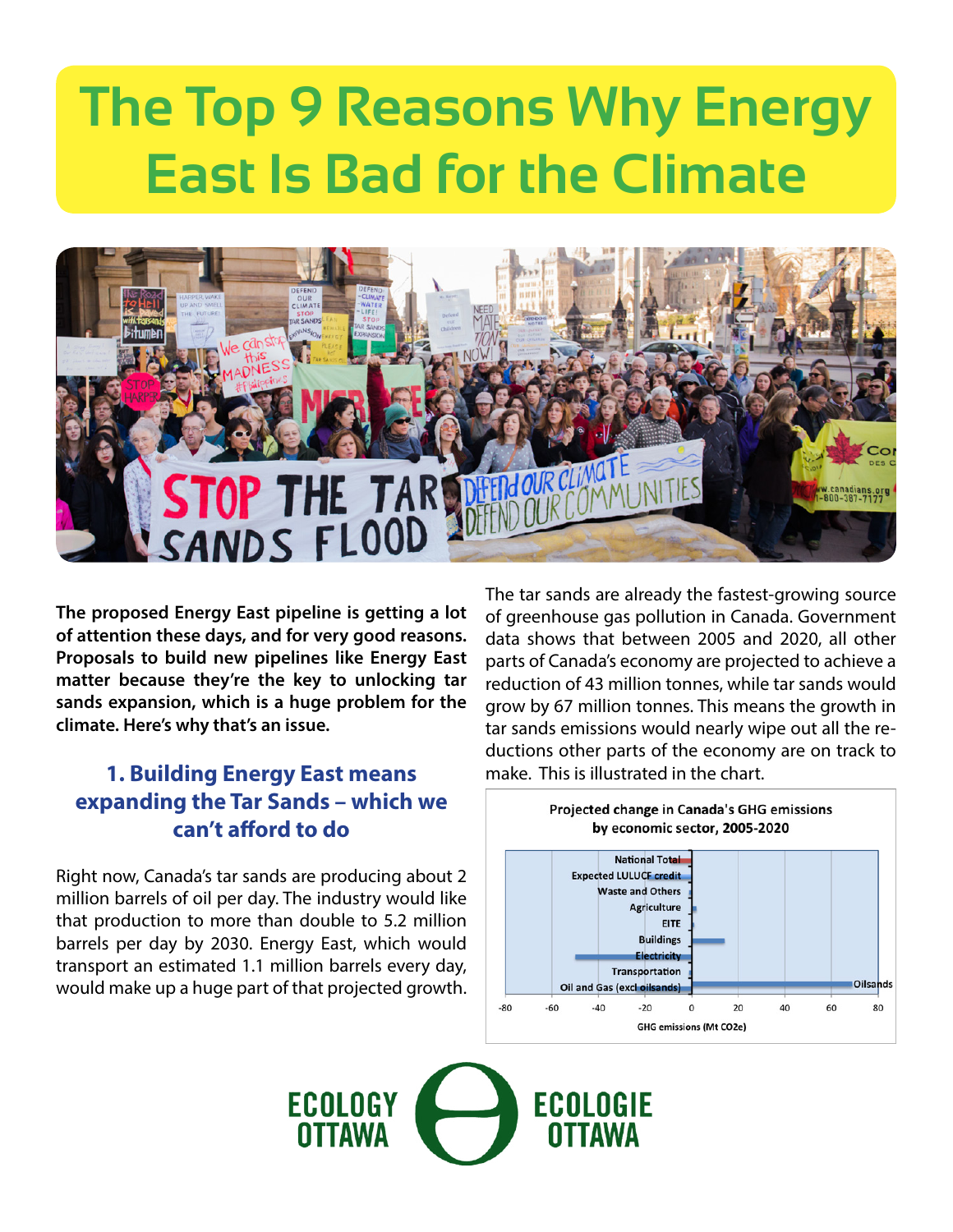

The planned growth in the tar sands is the single biggest reason that Canada is now on track to miss our national 2020 climate target by a huge margin. Prime Minister Stephen Harper backs the tar sands industry's growth plans 100 percent, and that support is poisoning Canada's approach to climate change.

#### **2. The world's limited "carbon budget" makes no room for tar sands growth**

From a climate perspective, we all need to start burning less oil — and policies like better fuel efficiency standards for vehicles and smarter city design to encourage public transit use are making a difference now.

We can't phase out all fossil fuels immediately: the world's economies will continue to use some oil, gas and coal in the years ahead. But compared to other sources of oil, tar sands is among the dirtiest, producing more pollution than nearly any other crude option.

As researchers at MIT concluded in a 2010 paper that looked at how global climate action changed the demand for tar sands, "the niche for the oil sands industry seems fairly narrow and mostly involves hoping that climate policy will fail."

Betting on the tar sands means betting against the world doing what it takes to tackle climate change.

#### **3. Energy East would lock in growing emissions**

Today's pipeline network is essentially able to move today's tar sands production level. So the pipeline proposals on the drawing board now are not needed to maintain what we already have; they're needed only if we want to grow tar sands production and export more bitumen.

New pipelines and the new tar sands operations they would support are multi-billion dollar investments designed to last for decades. Once they're built, you can guarantee that the companies who spent that money will want to get a return and they'll fight any climate policies that could lead to "stranded capital," arguing that it's not fair to change the rules of the game halfway through.

Energy experts call this phenomenon "lock in," meaning that a specific piece of infrastructure can lock in its full lifetimes' emissions once it's built.

Think about what that really means. Tar sands companies want to keep growing their operations for decades to come; their share prices depend on continuing to develop their reserves and finding new ones. This is a vision of the future that is fundamentally at odds with a safe climate.

Energy East is a proposed \$14.4 billion pipeline, that would be estimated to operate for around 40 years, if not more.

So the decision about whether to build a new tar sands pipeline isn't about two years' worth of construction jobs. It's really about the kind of future we want to see 20, 30, even 40 years from now.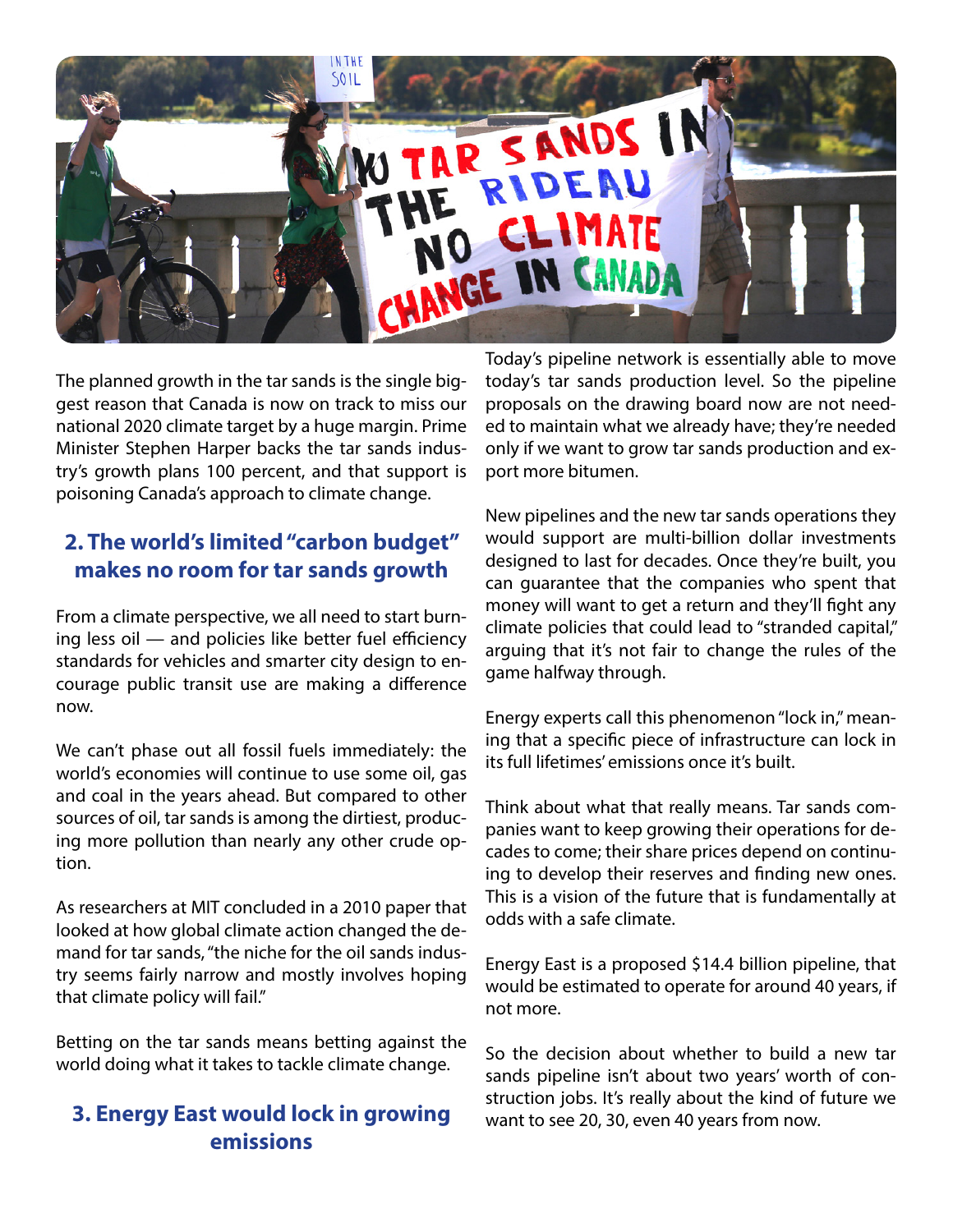#### **4. Other tar sands pipelines are nearly full**

Thanks to growing U.S. oil production, the existing pipeline network is almost at capacity already. So the tar sands industry's expansion plans depend on finding new transportation options to move tar sands to markets, preferring pipelines to rail.

Think of new pipeline proposals Energy East, Keystone XL or Northern Gateway as superhighways to tar sands expansion: they offer companies affordable, predictable access to the refineries and markets the industry wants most.

The Canadian Association of Petroleum Producers (CAPP) is absolutely upfront about the need for more pipelines and rail. Its forecast of rapid tar sands expansion estimates that producers will need "additional transportation capacity exiting western Canada" to avoid the risk of tar sands production being landlocked.

# **5. The tar sands industry needs every pipeline proposal on the books and more**

Hitting industry's production goals doesn't just depend on the Energy East pipeline, even though the pipeline alone would allow a one-third increase in the crude being shipped out of western Canada. To realize the more than 9 million barrels per day that companies eventually foresee, they will need every pipeline proposal now on the books and more after that.

Companies can also put tar sands on rail, but it's more expensive for the companies. As CAPP writes in its market forecast, "pipelines will remain the preferred mode of transportation for crude oil." And in the wake of the Lac-Mégantic tragedy, the Canadian public's appetite for a massive expansion of rail infrastructure to transport crude oil is likely to be limited.

There's no way that Stephen Harper's government and the Government of Alberta would be pushing so hard for these pipelines if they didn't matter. Government and industry have said it again and again: pipelines allow the tar sands to grow.

## **6. Energy East would lead to a huge increase in climate change emissions**

According to a recent article published in Nature, scientists now estimate that in order to have a chance at preventing dangerous levels of climate change, about a third of all oil reserves must never leave the ground. Their warnings about the tar sands are more dire: 85% of those reserve must never be touched, because they produce so much more emissions.

If we were taking that message seriously, Canada would be in the process of slowing, then stopping altogether, the expansion of new tar sands operations.

Instead, if built, the Energy East pipeline would generate at least 30-32 million tonnes of additionalgreenhouse gas emissions, every year – just from the process associated with extracting the bitumen. This doesn't even take into account the end-product of the oil, which may be burned, generating even more emissions.

This is a significant number – approximately equalling the emissions saved by Ontario's closing of its coal plants, or the amount of emissions generated every year by every car in Ontario, or approximately 7 million cars. We simply can't afford Energy East.

## **7. Energy East must be a turning point for the tar sands' future**

In the US, President Barack Obama has signalled that he may be prepared to reject the proposed Keystone XL pipeline. If he does, it would demonstrate that climate change is now a critical factor in making decisions about our energy future. A 'no' on Keystone XL would force everyone to challenge the assumption that oil reserves will inevitably be developed, making potential tar sands investors think twice about other expansion plans.

In Canada, we have a similar decision to make around the proposed Energy East pipeline. We want our political representatives to recognize that the future they would be locking us into with the Energy East pipeline is one that is incompatible with avoiding the worst impacts of climate change.